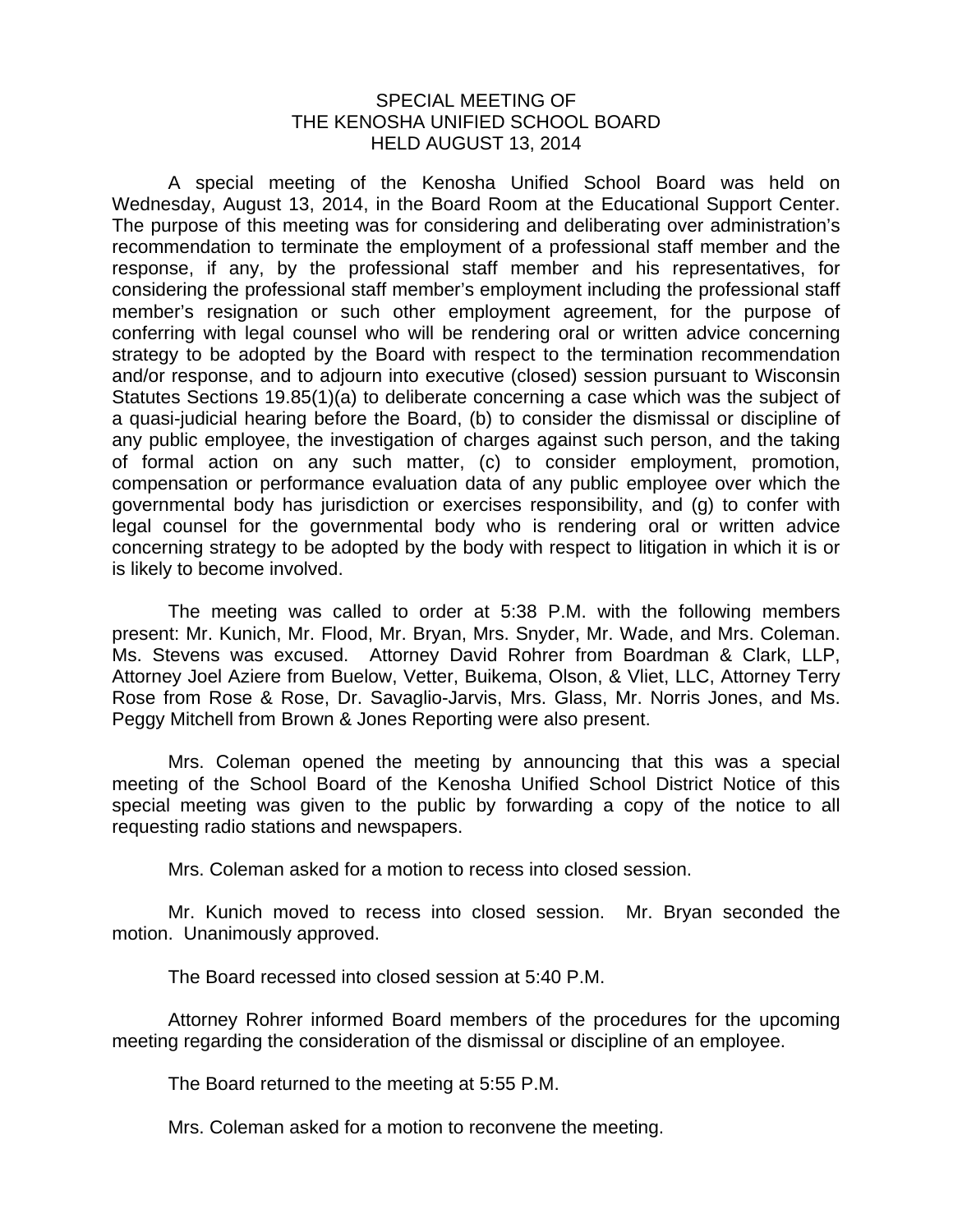Mr. Wade moved to reconvene the meeting. Mr. Flood seconded the motion. Unanimously approved.

Mr. Kunich recused himself from the meeting and left the dais at 5:57 P.M.

Attorney Rose requested that individuals who would be giving testimony be sequestered. The Board granted the request of Attorney Rose.

Attorney Aziere and Attorney Rose gave their opening statements.

Attorney Aziere distributed Exhibits 1-8.

 Mr. Andrew Baumgart, Principal at Bullen Middle School, arrived at 6:41 P.M. and was sworn in. Mr. Baumgart answered questions of Attorney Aziere.

Mr. Rose distributed Exhibits 9-17.

 Mr. Baumgart answered question of Attorney Rose and Board members and was excused at 7:31 P.M.

The Board recessed at 7:31 P.M. and reconvened at 7:39 P.M.

 Mrs. Annie Petering, Human Resource Specialist, arrived at 7:40 P.M. and was sworn in.

 Mrs. Petering answered questions of Attorney Aziere, Attorney Rose, and Board members. Mrs. Petering was excused at 8:20 P.M.

Mrs. Kristen McCollum, teacher at Bullen Middle School, arrived at 8:22 P.M. and was sworn in.

 Mrs. McCollum answered questions of Attorney Aziere, Attorney Rose, and Board members. Mrs. McCollum was excused at 8:47 P.M.

Mrs. Denise Wittler, teacher at Bullen Middle School, arrived at 8:36 P.M. and was sworn in.

 Mrs. Wittler answered questions of Attorney Aziere, Attorney Rose, and Board members. Mrs. Wittler was excused at 8:47 P.M.

Mr. Peter Elliker, teacher at Bullen Middle School, arrived at 8:49 P.M. and was sworn in.

 Mr. Elliker answered questions of Attorney Aziere, Attorney Rose, and Board members. Mr. Elliker was excused at 9:12 P.M.

 Mr. Jones was sworn in and answered questions of Attorney Aziere, Attorney Rose, and Board members.